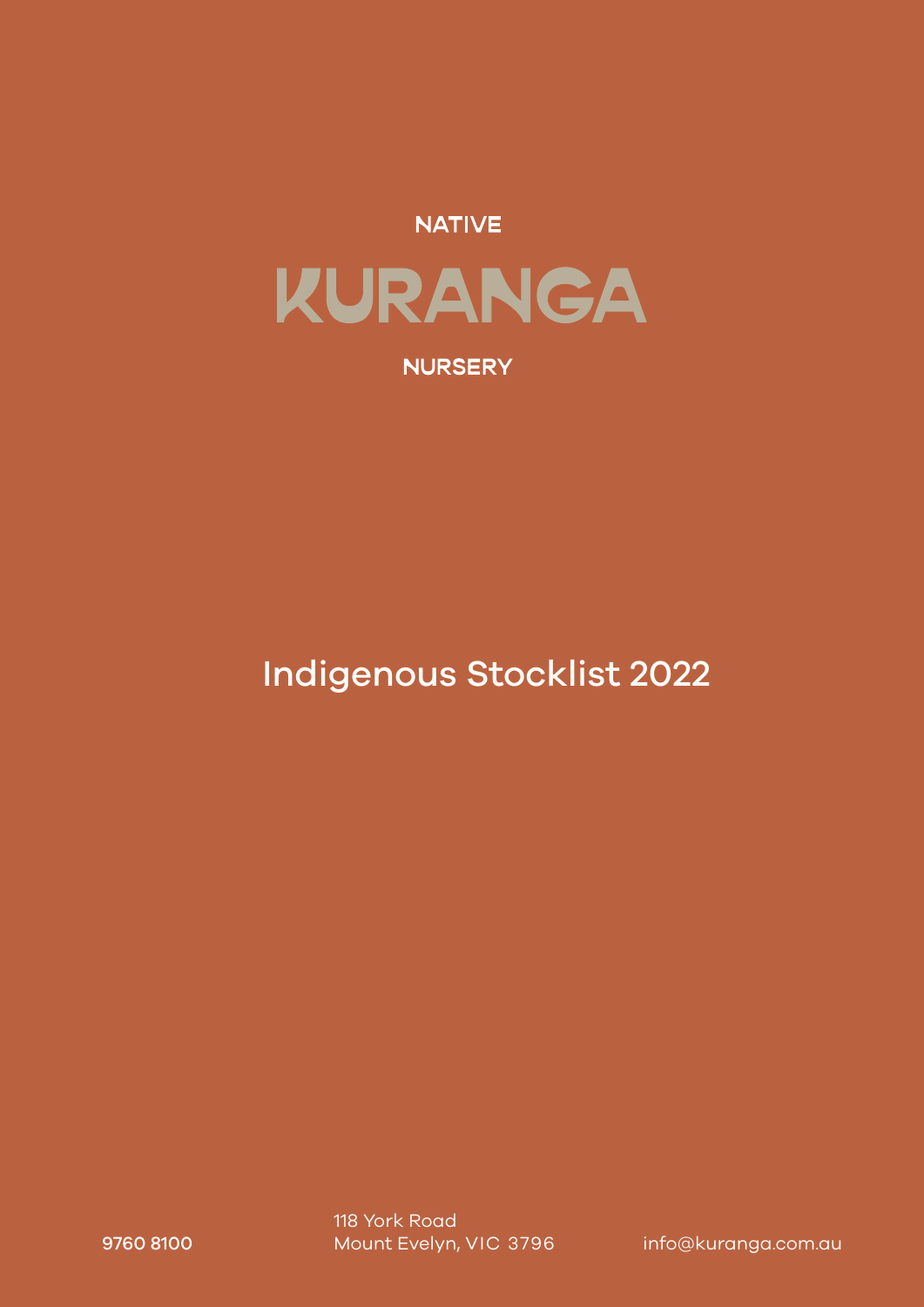# **AQUATICS AND BOG PLANTS (located near pond)**

| AWOATIOU AND DOOT LANTO (localed lieal policy) |                                         |                                                                                                          |
|------------------------------------------------|-----------------------------------------|----------------------------------------------------------------------------------------------------------|
| Baloskion tetraphyllum*                        | <b>Tassel Cord-rush</b>                 | Lovely clump, decorative foliage, reddish/brown tassels Sp-S. Shallow water.                             |
| Carex appressa                                 | <b>Tall Sedge</b>                       | Tussock. 40-60cm x 40-60cm. Yellow/brownish spikelets Sp-S. Moist-wet.                                   |
| Carex bichenoviana                             | <b>Plains Sedge</b>                     | Suckering sedge to 60cm. dark fir spikes Sp. Heavy, seasonally wet soils.                                |
| Carex breviculmis                              | <b>Short-stem Sedge</b>                 | Tufted sedge 15cm high. Flr spikes Sp-S. Moist depressions to exposed slopes.                            |
| Carex fascicularis                             | <b>Tassel Sedge</b>                     | Drooping spikelets Sp-S. 1m x 1m. Sun or shade. Pond or bog plant.                                       |
| Carex gaudichaudiana*                          | <b>Tufted Sedge</b>                     | Tufted sedge.10-90cm high. Erect flr spikes Sp-S. Sun, semi-shade. Water's                               |
|                                                |                                         | edge, bog.                                                                                               |
| Carex tasmanica                                | <b>Curly Sedge</b>                      | Tufted sedge to 40cm high. Flr spikes Sp. Sun or semi-shade, moist - wet.                                |
| Centella cordifolia                            | <b>Swamp Pennywort</b>                  | Creeping groundcover 1-2m. Kidney shaped leaves. Tiny white firs. Moist - wet.                           |
| Chorizandra cymbaria*                          | <b>Heron Bristle-sedge</b>              | Attractive erect rush, grey foliage, 60cm x 60cm. Brownish globular flr-heads Sp.                        |
| Eleocharis acuta                               | <b>Common Spike-</b><br>sedge           | Semi aquatic, erect foliage, 30-60cm high, straw glumes, tinged brown Sp-Aut.<br>Water-pond edge, moist. |
| Eryngium vesiculosum                           | <b>Prickfoot</b>                        | Small tufted herb, toothed leaves; pale blue globular firs Sp-S. Moist.                                  |
| Empodisma minus                                | <b>Spreading Rope-rush</b>              | Wiry stems 50cm x spreading rhizomes. Brown spikelets Sp-S. Sun, semi-shade.<br>Moist.                   |
| Ficinia nodosa                                 | <b>Knobby Club-sedge</b>                | Rush-like, 1m high. Unusual decorative globular 'seed heads' most of year.<br>Moist.                     |
| Gahnia sieberiana*                             | <b>Red-fruited Saw-</b><br>sedge        | Tall sedge to 1.5-3m x 2m. Pendulous leaves. Loose spikelets. Sp-S. Moist.                               |
| Goodenia humilis*                              | <b>Swamp Goodenia</b>                   | Matting, suckering herb 80cm-1m. Yellow firs Sp-S. Sun-semi-shade, moist.                                |
| Lythrum salicaria                              | <b>Purple Loosestrife</b>               | Bush 1-2 m; Showy clustered tubular purple firs S-Aut. Moist-wet.                                        |
| Marsilea costulifera*                          | <b>Small-leaf Nardoo</b>                | Aquatic. Small light green clover foliage. Sun, semi-shade. Shallow water - wet.                         |
| Marsilea drummondii*                           | <b>Common Nardoo</b>                    | Aquatic. Large floating silverish clover foliage. Sun, semi-shade. Shallow-deep<br>water.                |
| Mazus pumilio                                  | <b>Swamp Mazus</b>                      | Spreading suckering, 50-80cm. Mauve flrs Sp-S. Sun, semi-shade. Moist.                                   |
| Mimulus repens                                 | <b>Creeping Monkey</b><br><b>Flower</b> | Spreading to 1m. Mauve firs, yellow centre Sp-Aut. Sun, semi-shade. Moist, clay,<br>loam, sand.          |
| Myriophyllum crispatum*                        | <b>Upright Milfoil</b>                  | Robust aquatic to 1m. Floating fern-like foliage. Sun, semi-shade.                                       |
| Myriophyllum                                   | <b>Mat Milfoil</b>                      | Spreading semi-aquatic. Tiny red firs Oct-Mar. Pond edge. Semi-shade.                                    |
| pedunculatum*                                  |                                         |                                                                                                          |
| Ranunculus glabrifolius                        | <b>Shining Buttercup</b>                | Stoloniferous. Green lobed foliage. Yellow firs Sep-Jan. Pond edge. Sun, semi-<br>shade.                 |
| Ranunculus inundatus                           | <b>River Buttercup</b>                  | Stoloniferous. Deeply divided foliage. Yellow firs Sep-Feb. Pond edge. Sun,<br>semi-shade.               |
| Selliera radicans                              | <b>Shiny Swamp-mat</b>                  | Creeping, succulent foliage. White fan shaped firs Sp-Aut. Moist-wet.                                    |
| Triglochin procera*                            | <b>Water Ribbons</b>                    | Ribbon-like floating leaves. Greenish flr spikes Sp-Aut. Shallow-deep water.                             |
| Triglochin striata                             | <b>Streaked Arrowgrass</b>              | Fine, strappy floating leaves. Greenish firs Sp-Aut. Shallow water, pond edge.                           |
| Villarsia reniformis*                          | <b>Running Marsh-</b><br>flower         | Erect, tufted, suckering to 2m. Yellow firs Oct-Mar. Shallow still water. Sun, semi-<br>shade.           |
| Xerochrysum palustre                           | <b>Swamp Everlasting</b>                | Erect. 30cm-1m. Golden yellow flr-heads Sp-Aut. Sun, semi-shade. Clay, loam.                             |
|                                                |                                         |                                                                                                          |

#### **CLIMBERS**

| Billardiera longiflora - see Billardiera macrantha               |                                 |                                                                                            |
|------------------------------------------------------------------|---------------------------------|--------------------------------------------------------------------------------------------|
| <b>Billardiera macrantha*#</b> $\mathcal{D}$                     | <b>Purple Apple-berry</b>       | Slender twiner. Yellow-green bell firs Aug-Jan. Deep purple berries. Semi-shade.           |
| Billardiera mutabilis*#∀                                         | <b>Common Apple-</b><br>berry   | Light climber. Yellow-green bells most of year. Smooth green berries. Sun, semi-<br>shade. |
| Billardiera scandens                                             | <b>Velvet Apple-berry</b>       | Stems climbing. Yellow firs Nov-Feb. Velvety green berries. Sun, semi-shade.               |
| Billardiera scandens var. scandens – see Billardiera mutabilis   |                                 |                                                                                            |
| Billardiera scandens var. brachyantha – see Billardiera scandens |                                 |                                                                                            |
| Clematis aristata*∀                                              | Old Man's Beard                 | Medium climber. Masses large white firs Sp-S. Decorative feathery seed-heads.              |
| Clematis microphylla*#                                           | Small-leafed<br><b>Clematis</b> | Medium climber. Creamy star firs Sp. Sun, semi-shade. Clay, loam, sand.                    |
| Comesperma volubile*                                             | <b>Love Creeper</b>             | Delicate climber/twiner, slender leaves, profuse blue butterfly-like firs Sp.              |
| Glycine clandestina*#                                            | <b>Twining Glycine</b>          | Light climber. Clusters of pale purplish pea firs Sp-S. Sun, semi-shade.                   |
| Hardenbergia violacea*                                           | <b>Purple Coral Pea</b>         | Medium climber. Clusters of deep purple pea firs W-Sp. Sun, semi-shade.                    |
| Pandorea pandorana*                                              | <b>Wonga Vine</b>               | Vigorous. Decorative foliage, cream firs with purplish throat, Sp. Sun, semi-<br>shade.    |
| Parsonsia brownii*                                               | <b>Twining Silkpod</b>          | Medium climber, small yellowish firs Sp. Pendulous seed pods. Sun, semi-<br>shade.         |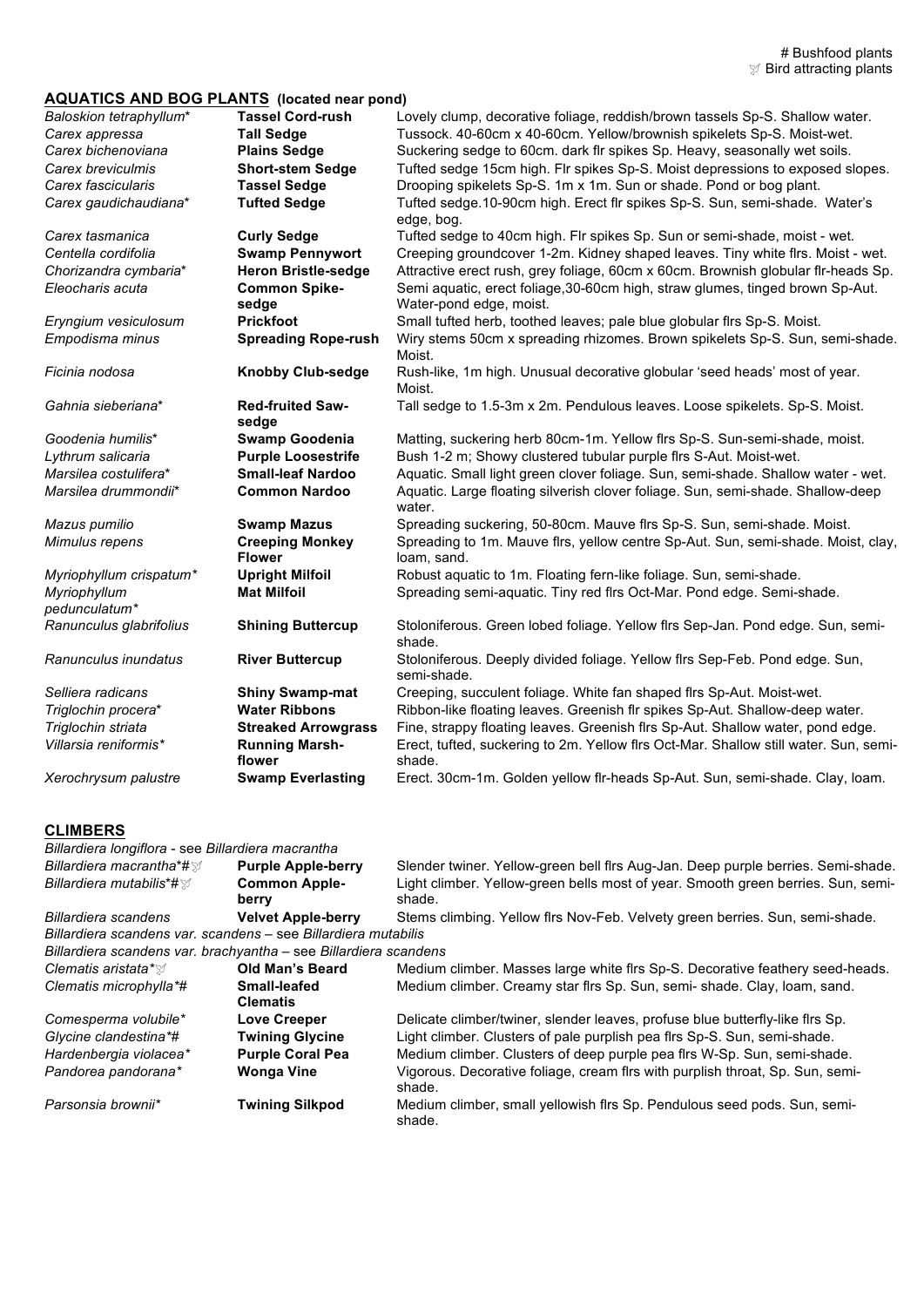#### **GRASSES, LILIES AND TUFTING PLANTS**

| Arthropodium milleflorum*#                                                           | <b>Pale Vanilla-lily</b>                    | Tufted lily, 20-40cm high. Vanilla scented pale mauve firs Sp-S. Sun, semi-<br>shade.                                                                                 |
|--------------------------------------------------------------------------------------|---------------------------------------------|-----------------------------------------------------------------------------------------------------------------------------------------------------------------------|
| Arthropodium minus*                                                                  | <b>Small Vanilla-lily</b>                   | Grass-like tuft, 20-30cm high. Sweetly scented purple firs Sp-S. Sun, semi-<br>shade.                                                                                 |
| Arthropodium strictum*#<br>Austrodanthonia caespitosa - see Rytidosperma caespitosum | <b>Chocolate Lily</b>                       | Tufted lily, 20-40cm high. Chocolate scented mauve firs Sp-S. Sun, semi-shade.                                                                                        |
| Austrodanthonia geniculata - see Rytidosperma geniculatum                            |                                             |                                                                                                                                                                       |
| Austrodanthonia racemosa - see Rytidosperma racemosum<br>Bulbine bulbosa*#           | <b>Bulbine Lily</b>                         | Clumping grass-like herb. Yellow firs on stems to 60cm Sp-S. Full sun, semi-                                                                                          |
|                                                                                      |                                             | shade.                                                                                                                                                                |
| Bulbine glauca*                                                                      | <b>Rock Lily</b>                            | Erect tufting clump 50cm high, Yellow star-like firs Sp-S. Well drained soils, full<br>sun.                                                                           |
| Caesia parviflora*<br>Chamaescilla corymbosa                                         | <b>Pale Grass-lily</b><br><b>Blue Stars</b> | Tufting 20-30cm herb. White firs Sp-S. Moist, well-drained soils.<br>Dainty tufted lily, 5-20cm. Bright blue star firs Aug-Nov. Moist soil. Sun, semi-<br>shade.      |
| Dianella admixta - see Dianella revoluta var. revoluta<br>Dianella amoena*           | <b>Matted Flax-lily</b>                     | Rare suckering plant, 45cm high. Sweetly scented pale blue firs S. Blue berries.                                                                                      |
| Dianella laevis - see Dianella longifolia var. longifolia                            |                                             |                                                                                                                                                                       |
| Dianella longifolia var.<br>longifolia                                               | <b>Pale Flax-lily</b>                       | Clump 60cm x 60cm. Pale blue firs Sp-S. Dark blue/purple berries.                                                                                                     |
| Dianella revoluta var.<br>revoluta*#                                                 | <b>Black Anther Flax-lily</b>               | Tufting clump 40-60cm. Pale blue firs Sp-S. Shiny dark purple/blue berries.                                                                                           |
| Dianella tasmanica*                                                                  | <b>Tasman Flax-lily</b>                     | Attractive suckering clump 80cm-1m x 1m. Blue firs Sp-S. Violet-blue berries.                                                                                         |
| Dicantheum sericeum                                                                  | <b>Silky Blue-grass</b>                     | Ornamental grass, 30-50cm high. Blue-grey foliage. Silky seed heads Sp-S.                                                                                             |
| Dichelachne crinite                                                                  | Long-Hair Plume-<br>grass                   | Widespread in Melbourne. Ornamental grass, 10cm high. Showy plumes Sp-S.                                                                                              |
| Diplarrena moroea*                                                                   | <b>Butterfly Flag</b>                       | Rare in Melbourne. Tufting to 1m, strap leaves, white iris-like firs Sp-S.                                                                                            |
| Dryopoa dives                                                                        | <b>Giant Mountain-</b>                      | Erect annual, 50x50cm, Moist soils. Semi to full shade. Attractive fast growing                                                                                       |
|                                                                                      | grass                                       | grass.                                                                                                                                                                |
| Hypoxis hygrometrica var.<br>villosisepala                                           | <b>Golden Weather-</b><br>grass             | Rare in Melbourne. Tufting herb, 5-20cm. Delicate yellow star firs Sp-S.                                                                                              |
| Imperata cylindrical                                                                 | <b>Blady Grass</b>                          | Erect 30-70cm. Pale green foliage with reddish tips. Well-drained soil, Sun, semi-<br>shade.                                                                          |
| Lomandra filiformis ssp.<br>filiformis* ∀                                            | <b>Wattle Mat-rush</b>                      | Grey tussock, 20-40cm high. Creamy firs Sp-S. Butterfly attracting.                                                                                                   |
| Lomandra longifolia.var.<br><i>longiflora</i>                                        | <b>Spiny-headed Mat-</b><br>rush            | Robust clump, 1m x 1m. Scented, cream/yellow firs Sp-S. Clay, Ioam, sand.                                                                                             |
| Lomandra multiflora* $\mathcal{V}$                                                   | <b>Many-flowered Mat-</b><br>rush           | Attractive clump, grey strappy foliage, 30-50cm high. Yellow flrs W-S.                                                                                                |
| Microlaena stipoides $\mathbb{S}^{\sharp}$                                           | <b>Weeping Grass</b>                        | Native substitute for lawn. Weeping greenish flr spikes Sp-S. Clay, loam, sand.                                                                                       |
| Patersonia fragilis*                                                                 | <b>Short Purple-flag</b>                    | Delightful native iris, 20-50cm high. Vivid 3-petalled purple firs Sp-S.                                                                                              |
| Patersonia occidentalis*                                                             | Purple-flag                                 | Showy clump, 30-50cm. Purple iris-like firs, Sp- S. Well drained, moist.                                                                                              |
| <i>Poa ensiformis</i> 对                                                              | Purple-sheath<br><b>Tussock-grass</b>       | Dense grass, 50-70cm high. Dark green leaves, purple sheaths at base. Loam,<br>sand.                                                                                  |
| Poa labillardieri var                                                                | <b>Common Tussock-</b>                      | Dense grey tussock 80cm-1m x 1m. Green to purplish spikes, 1.2m high Sp-S.                                                                                            |
| <i>labillardieri</i> $\mathcal{I}$                                                   | grass                                       |                                                                                                                                                                       |
| Poa morrisii∀                                                                        | <b>Velvet Tussock-</b><br>grass             | Dense grass, 30cm high. Velvety greyish foliage. Pale purplish spikes Sp-S.                                                                                           |
| Poa poiformis var<br><i>poiformis</i>                                                | <b>Coast Tussock-grass</b>                  | Dense grass, 80cm-1m x 1-1.2 m. Bluish/green foliage. Green spikes Sp-S.                                                                                              |
| Poa sieberiana var<br>sieberiana ∀                                                   | <b>Grey Tussock-grass</b>                   | Dense, fine wiry foliage, 30cm x 30cm. Green spikes Sp-S. Sun, semi-shade.                                                                                            |
| Poa tenera                                                                           | <b>Slender Tussock-</b><br>grass            | Soft trailing stoloniferous grass 5-20cm. Moist soils. Semi to full shade.                                                                                            |
| Rytidosperma                                                                         | <b>Common Wallaby-</b>                      | Dense tussock . Cream seed heads Sp-S. Full sun, semi-shade. Clay, loam.                                                                                              |
| caespitosum $ ুা$                                                                    | grass                                       |                                                                                                                                                                       |
| Rytidosperma<br>geniculatum∀                                                         | <b>Kneed Wallaby-grass</b>                  | Slender, fine wiry grass, 20cm x 30cm wide. Fluffy seed heads Sp-S.                                                                                                   |
| Rytidosperma<br>racemosum ∀                                                          | <b>Clustered Wallaby-</b><br>grass          | Dense tussock, 20cm x 30cm. Cream seed heads Sp-S. Sun, semi-shade.                                                                                                   |
| Stylidium armeria                                                                    | Common<br><b>Triggerplant</b>               | Tufted herb 20-40cm high x 20-40 cm wide. Pale to bright pink-purple firs, throat<br>white with purple or yellow tips Sp-S. Full sun, semi-shade. Moist, well drained |
| Stylidium graminifolium                                                              | <b>Grass Triggerplant</b>                   | soils.<br>Tufted herb 30-75cm. Pale to deep pink firs Spring. Well drained. Sun, semi-<br>shade.                                                                      |
| Thelionema caespitosum*                                                              | <b>Tufted Blue Lily</b>                     | Greyish, grass-like foliage, 40-60cm. Vibrant blue starry firs on tall stems S.                                                                                       |
| Themeda triandra*                                                                    | <b>Kangaroo Grass</b>                       | Attractive, grassy tussock, 40-60cm. Decorative coppery brown seed heads Sp-<br>S.                                                                                    |
|                                                                                      |                                             |                                                                                                                                                                       |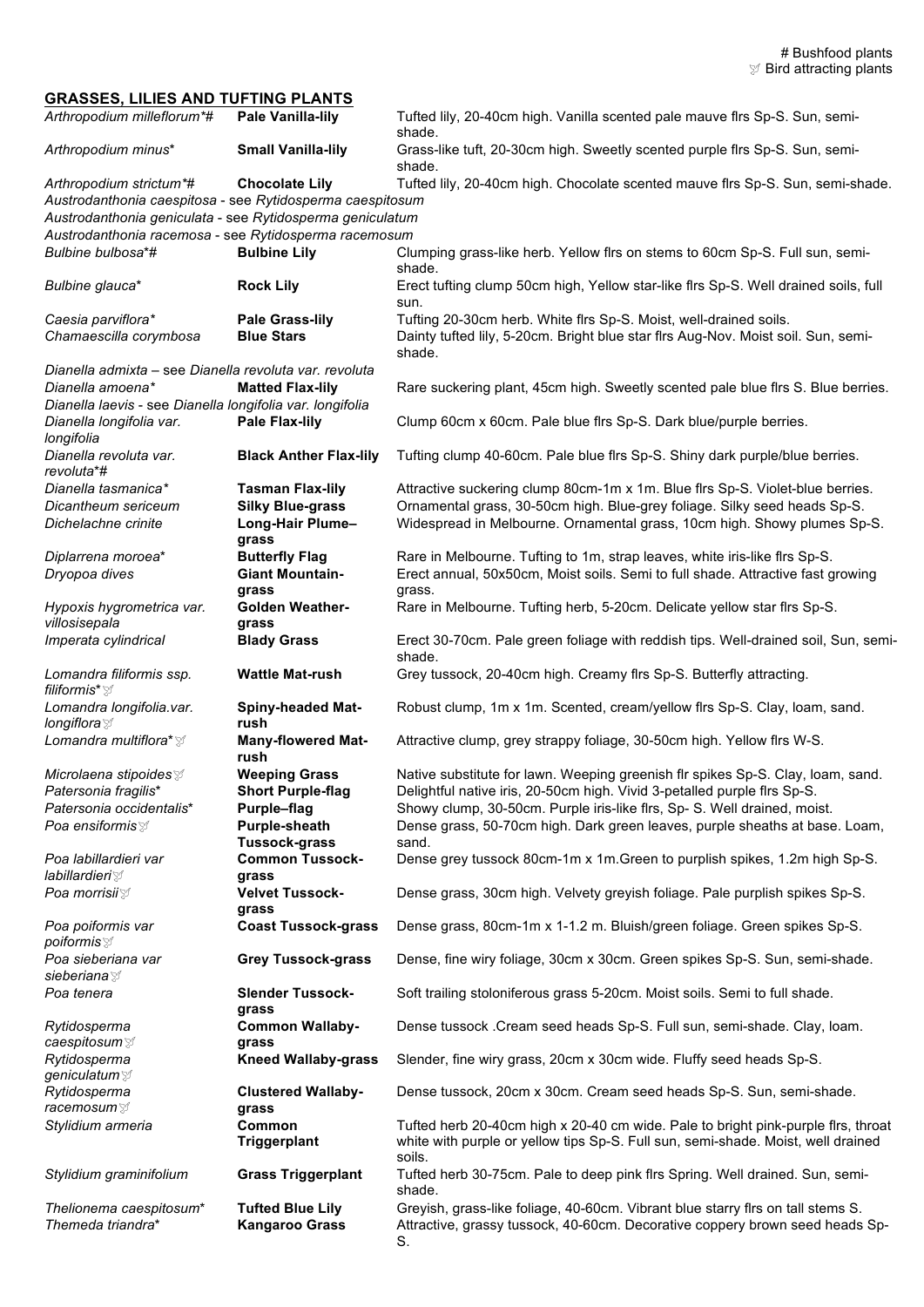| Thysanotus patersonii                                              | <b>Twining Fringe-lily</b>                             | Lightly twining stem to 1m. Mauve firs Aug-Nov. Well drained soil. Sun, semi-<br>shade.                                                                                           |
|--------------------------------------------------------------------|--------------------------------------------------------|-----------------------------------------------------------------------------------------------------------------------------------------------------------------------------------|
| Thysanotus tuberosus*                                              | <b>Common Fringe-lily</b>                              | Delicate tuft, 15-30cm high. Fringed mauve firs on wiry stems in Sp-S.                                                                                                            |
| Trichoryne elatior*<br>Xanthorrhoea minor ssp.                     | <b>Yellow Rush-lily</b><br><b>Small Grass Tree</b>     | Wiry grass-like clump 10-40cm. Dainty, bright yellow star firs Sp-S.<br>Slow-growing grassy clump, cream flr spikes to 1.3m Sp-S. Sun, semi-shade.                                |
| lutea∀**<br>Xyris gracilis*                                        | <b>Slender Yellow-eye</b>                              | Rush-like, leafless wiry stems, 30-40cm. Dark buds, bright yellow firs Sp-S.                                                                                                      |
| <b>GROUNDCOVERS</b>                                                |                                                        |                                                                                                                                                                                   |
| Acrotriche prostrata*#                                             | <b>Trailing Ground</b><br><b>Berry</b>                 | Trailing x 1.2m. Tiny tubular greenish nectar-laden firs W-Sp. Sun, semi-shade.                                                                                                   |
| Ajuga australis                                                    | <b>Austral Bugle</b>                                   | Spreading herb, 20-30cm x 30-60cm. Brown/red foliage. Purple spike firs Sp-S.                                                                                                     |
| Atriplex semibaccata                                               | <b>Berry Saltbush</b>                                  | Spreading shrub 20cm x 1-3m. Clusters of small firs Sp-S. Red fruit in Aut. Sun,<br>dry.                                                                                          |
| Baeckea ramosissima - see Euryomyrtus ramosissima ssp. ramosissima |                                                        |                                                                                                                                                                                   |
| Bossiaea prostrata*∀                                               | <b>Creeping Bossiaea</b>                               | Ornamental, layering plant x 50cm. Small oval leaves. Yellow/brown pea firs Sp.                                                                                                   |
| Brachyscome basaltica var.<br>gracilis ∀                           | <b>Basalt Swamp-daisy</b>                              | Erect clumps, 30cm x 50cm. Fine foliage. Massed small yellow/white daisies all<br>year.                                                                                           |
| Brachyscome dentata                                                | <b>Lobe-seed Daisy</b>                                 | Spreading 30-60cm, attractive yellow firs becoming white Sp-S. Full sun, well<br>drained.                                                                                         |
| Brachyscome diversifolia                                           | <b>Tall Daisy</b>                                      | Rare in Melbourne. Showy large white daisy firs Sp-S. Sun, semi-shade.                                                                                                            |
| Brachyscome graminea                                               | <b>Grass Daisy</b>                                     | Grass-like plant, 30cm x 30cm. Bright green foliage. White daisy firs Sp- S. Sun.                                                                                                 |
| Brachyscome multifida<br>Brunonia australis*                       | <b>Cut-leaf Daisy</b><br><b>Blue Pincushion</b>        | Spreading 30-60cm. Profuse mauve daisies Sp-Aut. Sun, semi-shade.<br>Herb, 30cm x 10-30cm. Tiny rosettes of leaves. Beautiful blue pincushion firs Sp-<br>S.                      |
| Calocephalus citreus<br>Calocephalus lacteus                       | <b>Lemon Beauty-heads</b><br><b>Milky Beauty-heads</b> | Delicate, 20-30cm x 30-50cm. Silver/grey foliage. Yellow button firs Sp-S.<br>Spreading suckering plant, 10cm x 1m. Silver/grey foliage. Cream button flrs Sp-<br>S.              |
| Calotis scapigera*                                                 | <b>Tufted Burr-daisy</b>                               | Suckering, spreading to 1m. White or lilac flr-heads Sp-W. Sun, Semi-shade.                                                                                                       |
| Carpobrotus rossii*<br>Chrysocephalum<br>apiculatum                | <b>Native Pigface</b><br><b>Yellow Buttons</b>         | Spreading 1- 4m. Succulent foliage. Showy purple daisy firs Sp-S. Purplish fruits.<br>Suckering 1-1.5m. Silver foliage. Globular golden button firs Sp-Aut.                       |
| Chrysocephalum                                                     | <b>Clustered</b>                                       | Clumping 50cm x1m. Green/grey foliage. Clusters of yellow button firs S-Aut.                                                                                                      |
| semipapposum<br>Coronidium gunnianum                               | <b>Everlasting</b><br><b>Pale Everlasting</b>          | Spreading to 1.5m, Single, yellow, button firs Sep-Mar. Moist soils. Sun, semi-<br>shade.                                                                                         |
| Coronidium scorpioides                                             | <b>Button Everlasting</b>                              | Suckering. 20cm x 80cm. Grey foliage. Yellow button firs Sp-S. Sun. Clay, loam,<br>sand.                                                                                          |
| Craspedia variabilis*                                              | <b>Common Billy-</b><br>buttons                        | Tufted herb, 30cm high. Eye-catching long stems bright yellow globular firs Sp-S.                                                                                                 |
| Dampiera stricta*                                                  | <b>Blue Dampiera</b>                                   | Suckering herb, 30cm x 60cm. Deep blue firs Sp-S. Sun, semi-shade. Loam,<br>sand.                                                                                                 |
| Desmodium gunnii                                                   | <b>Southern Tick-trefoil</b>                           | Scrambling, prostrate-50cm. Trifoliate foliage. Pink pea firs Sp-Aut. Dappled<br>shade.                                                                                           |
| Dichondra repens                                                   | Kidney-weed                                            | Ground hugging herb, 1-2m. Useful lawn substitute. Full Sun, semi-shade, full<br>shade.                                                                                           |
| Disphyma crassifolium ssp.<br>clavellatum*                         | <b>Rounded Noon-</b><br>flower                         | Spreading succulent x 1-2m. Daisy-like bright pink or mauve flrs Sp. Sun, semi-<br>shade.                                                                                         |
| Einadia nutans                                                     | <b>Nodding Saltbush</b>                                | Scrambling. Clusters of greenish firs Sp. Full sun. Well drained, sand, loam, clay.<br>Coastal.                                                                                   |
| Enchylaena tomentosa var.<br>tomentosa                             | <b>Ruby Saltbush</b>                                   | Spreading, prostrate-1m. Succulent foliage. Yellow or red edible fruit. Tolerates<br>dryness and salinity. Sun, semi-shade.                                                       |
| Eryngium ovinum                                                    | <b>Blue Devil</b>                                      | Decorative, 50cm x 40cm; metallic blue flr-heads Sp-S. Sun. Clay, loam, sand.                                                                                                     |
| Euryomyrtus ramosissima<br>ssp. ramosissima                        | Rosy Baeckea                                           | Attractive fine foliage, matting, erect or spreading plant. 60cm high x 80cm.<br>White to pink flrs, W, Sp-S. Full sun, semi-shade. Moist sand, loam, clay.<br>Excellent rockery. |
| Frankenia pauciflora var<br>gunnii*                                | <b>Common Sea-heath</b>                                | Attractive. Ground hugging x 1m. Mass tiny pink firs Sp, S, Aut. Sun, semi shade.<br>Coastal.                                                                                     |
| Gonocarpus tetragynus                                              | <b>Common Raspwort</b>                                 | Wiry, erect herb. 10-30cm. Tiny firs with reddish bracts Sep-Feb. Well-drained<br>soils.                                                                                          |
| Goodenia elongata*                                                 | <b>Lanky Goodenia</b>                                  | Dwarf, tufting. 50cm x 1m. Glossy green leaves. Yellow firs, Sp-S. Sun, semi-<br>shade.                                                                                           |
| Goodenia gracilis<br>Goodenia lanata*                              | <b>Slender Goodenia</b><br><b>Trailing Goodenia</b>    | Attractive, erect herb. 50cm x 50cm. Yellow firs, Sp-S. Sun, semi-shade.<br>Trailing, 50cm-1.5m. Yellow firs on long stems, Sp-S. Full sun, semi-shade.<br>Extended dry.          |

*Goodenia pinnatifida* **Cut-leaf Goodenia** Tufted rosette, 20-50cm x 20-60cm. Large bright yellow flrs Sp and Aut. Full sun. *Helichrysum leucopsideum* - see *Xerochrysum leucopsideum Helichrysum rutidolepis* - see *Coronidium gunnianum*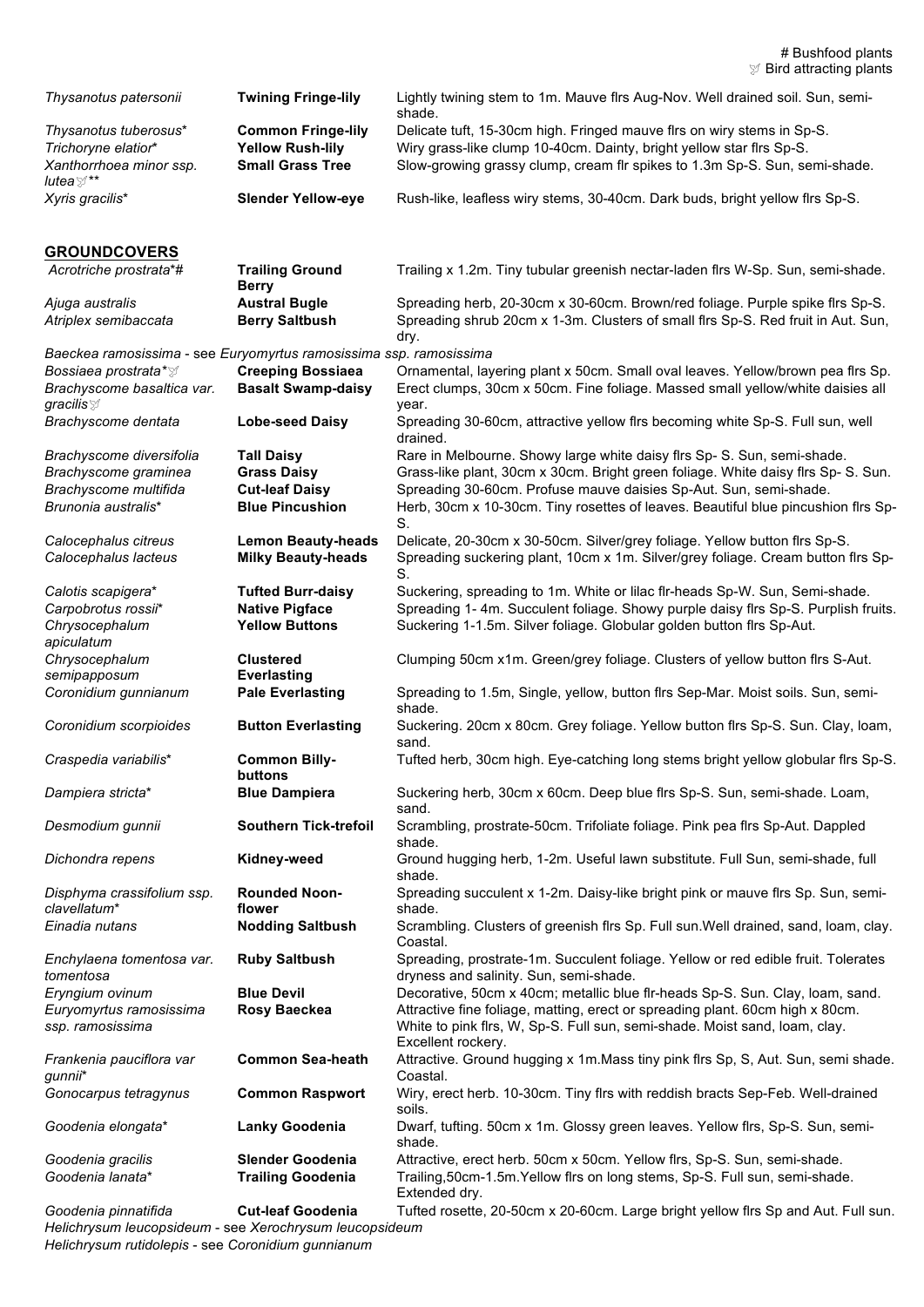| Helichrysum scorpioides - see Coronidium scorpioides<br>Hibbertia fasciculata var.<br>prostrata | <b>Bundled Guinea-</b><br>flower | Spreading stems to 30cm. Small rockery. Showy yellow firs Sp. Sun, semi-<br>shade.                    |
|-------------------------------------------------------------------------------------------------|----------------------------------|-------------------------------------------------------------------------------------------------------|
| Hibbertia prostrata - see Hibbertia fasciculata var. prostrata                                  |                                  |                                                                                                       |
| Isotoma fluviatilis                                                                             | <b>Swamp Isotome</b>             | Matting, suckering x 1m. Blue star firs Sp-Aut. Sun, semi-shade. Clay, loam,<br>sand.                 |
| Kennedia prostrata*                                                                             | <b>Running Postman</b>           | Trailing x 1-2m. Crinkly grey/green leaves. Scarlet pea firs W-Sp. Sun, semi-<br>shade.               |
| Lagenifera stipitata                                                                            | <b>Blue Bottle-daisy</b>         | Small 5-25cm. white, mauve or purple firs Sep-Jan. Moist well-drained. Sun,<br>semi-shade.            |
| Leptorhynchos squamatus*                                                                        | <b>Scaly Buttons</b>             | Slender stems, 10-30cm x 40cm. Yellow button flr-heads Sp-S. Loam, sand.                              |
| Leptorhynchos tenuifolius*                                                                      | <b>Wiry Buttons</b>              | Delicate, wiry stems, 10-30cm x 30cm. Bright yellow buttons Sp-Aut. Sun, semi-<br>shade.              |
| Leucochrysum albicans*                                                                          | <b>Hoary Sunray</b>              | Dense clump 30cm x 30cm. Grey foliage. Yellow papery firs S-Aut. Sun. Loam,<br>sand.                  |
| Linum marginale#                                                                                | <b>Native Flax</b>               | Graceful, slender, wiry habit, 30-60cm x 30cm. Pale blue firs Sp-S. Sun, semi-<br>shade.              |
| Lobelia alata - see Lobelia anceps*                                                             |                                  |                                                                                                       |
| Lobelia anceps*                                                                                 | <b>Angled Lobelia</b>            | Spreading 30cm x 1.2m. Pale blue fan shaped firs most of year. Semi-shade,<br>shade. Moist.           |
| Mentha australis#                                                                               | <b>River Mint</b>                | Suckering herb. Aromatic foliage. Pale mauve firs Sp-Aut. Sun, semi-shade.<br>Moist.                  |
| Mentha diemenica#                                                                               | <b>Wild Mint</b>                 | Aromatic spreading herb. 20cm x 1m. Purplish firs Sp-Aut. Sun, semi-shade.<br>Moist.                  |
| Microseris lanceolata#*                                                                         | <b>Yam Daisy</b>                 | Tufted herb. 40 x 25cm. Bright yellow daisy flr on long stalk W-Sp. Sun, semi-<br>shade.              |
| Myoporum parvifolium $\mathcal{F}$                                                              | <b>Creeping Boobialla</b>        | Dense, self layering, prostrate x 3m. Profuse white firs Sp-Aut. Clay, loam, sand.                    |
| Pelargonium australe*                                                                           | <b>Austral Stork's-bill</b>      | Clumping 30-60cms x 1m. Soft, round, aromatic foliage. White firs,<br>reddish/purple Sp-S.            |
| Pelargonium rodneyanum*                                                                         | <b>Magenta Stork's-bill</b>      | Loose clump 30cm x 30-50cm. Showy magenta firs Sp-S. Sun, semi-shade.                                 |
| Platylobium formosum - see Platylobium infecundum                                               |                                  |                                                                                                       |
| Platylobium infecundum*                                                                         | <b>Famine Flat-pea</b>           | Scrambling, 30cm x 80cm-1m. Large orange-red pea firs Sp. Sun, semi-shade.                            |
| Platylobium obtusangulum*                                                                       | <b>Common Flat-pea</b>           | Trailing, 50-80cm x 80cm-1.2m. Large yellow/red firs Sp. Sun, semi-shade. Clay,<br>loam.              |
| Podolepis jaceoides*                                                                            | <b>Showy Podolepis</b>           | Tufting, 30cm x 30cm. Showy large golden daisies on tall stems Sp-S.                                  |
| Ptilotus spathulatus*                                                                           | <b>Pussy Tails</b>               | Attractive, prostrate x 40cm. Single fluffy green-brown firs Sp-Aut. Sun. Well<br>drained.            |
| Pultenaea pedunculata*                                                                          | <b>Matted Bush-pea</b>           | Dense, matting x 1-1.2m. Orange/yellow pea firs Sp-S. Sun, semi-shade.                                |
| Pycnosorus chrysanthes*                                                                         | <b>Golden Billy Buttons</b>      | Tufting, 30cm x 30cm. Silvery foliage. Bright yellow globular flr-heads Sp-Aut.<br>Sun.               |
| Pycnosorus globosus*                                                                            | <b>Drumsticks</b>                | Clumping 20-30cm x 30cm. Large bright yellow globular flr-head Sp-S. Sun.                             |
| Rhodanthe anthemoides*                                                                          | <b>Chamomile Sunray</b>          | Delightful, 20-30cm x 40-60cm. Scented. Papery white daisies/yellow centres W-<br>Sp.                 |
| Scutellaria humilis*                                                                            | <b>Dwarf Skull Cap</b>           | Dainty, stoloniferous, 15cm x 30-60cm. Pink firs Oct-Apr. Semi to full shade.                         |
| Stackhousia monogyna*                                                                           | <b>Creamy Candles</b>            | Pretty herb. Upright stems to 30cm. Aromatic, creamy candles. Sun, semi-shade.<br>Moist.              |
| Tetragonia tetragonioides#                                                                      | <b>Warrigal Greens</b>           | Spreading succulent x 2m. Tiny green firs, green berries. Sp-S. Sun. Loam,<br>sand.                   |
| Trachymene composite var.<br>composita                                                          | <b>Wild Parsnip</b>              | Annual or biennial. Basal rosette of foliage. Lacy white firs Sep-Mar, Sand. Sun,<br>semi-shade.      |
| Velleia paradoxa*                                                                               | <b>Spur Velleia</b>              | Herb 20cm x 20cm wide. Large yellow firs Sp-S. Sun, part shade. Well drained.                         |
| Viola hederacea#                                                                                | <b>Native Violet</b>             | Suckering x 1-2m. White firs/purple centres, all year. Sun-full shade. Moist to<br>wet.               |
| Wahlenbergia communis*                                                                          | <b>Tufted Bluebell</b>           | A tufted perennial with blue or white bell firs in Sp-S. Moist, welldrained soil, frost<br>resistant. |
| Wahlenbergia stricta blue*                                                                      | <b>Tall Bluebell</b>             | Suckering, 30-60cm x 1m. Wiry stems. Blue 5-petalled firs Sp-S. Sun, semi-<br>shade.                  |
| Wahlenbergia stricta white*                                                                     | <b>White Tall Bluebell</b>       | Suckering, 30-60cm x 1m. Wiry stems. White 5-petalled firs Sp-S. Sun, semi-<br>shade.                 |
| Xerochrysum<br>leucopsideum*                                                                    | <b>Satin Everlasting</b>         | Erect herb.40cm x 50cm. White paper daisies, yellow centres long stalks. Sp-<br>Aut.                  |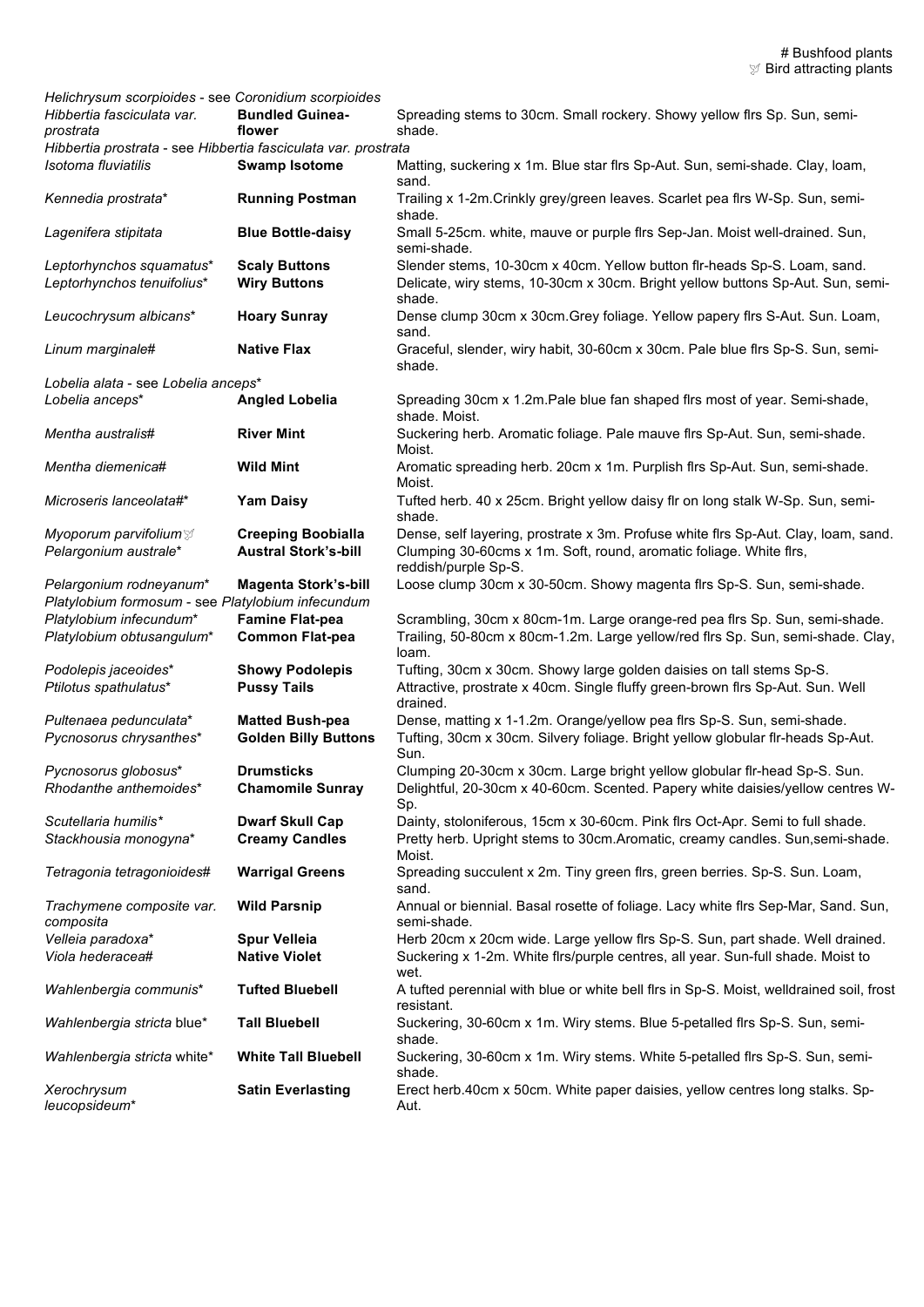### **SMALL SHRUBS under 1 metre**

| Acacia aculeatissima*∀                                                      | <b>Snake Wattle</b>              | Fine trailing foliage, prostrate x 1m. Yellow ball firs late W-Sp. Sun, semi-shade.        |
|-----------------------------------------------------------------------------|----------------------------------|--------------------------------------------------------------------------------------------|
| Acacia brownii*∀                                                            | <b>Golden Prickly</b><br>Wattle  | Spreading 50cm-1m high x 1-2m, prickly. Golden yellow ball firs W-Sp. Semi-<br>shade. Dry. |
| Acacia gunnii* $\mathbb{Y}$                                                 | <b>Ploughshare Wattle</b>        | Open spreading, 30-60cm x 1-1.4m. Prickly dense foliage, pale yellow balls W-<br>Sp.       |
| Almaleea subumbellata*                                                      | <b>Wiry Bush-pea</b>             | Erect or trailing habit, 40-60cm x 1-1.2m. Clusters yellow/red pea firs Sp.                |
| Asterolasia asteriscophora*                                                 | <b>Lemon Star-bush</b>           | Slender, upright, 80cm x 80cm. Soft hairy leaves. Pale yellow stars in Sp. Semi-<br>shade. |
| Bauera rubioides                                                            | <b>Wiry Bauera/Dog</b><br>Rose   | Bushy, 60cm x 60cm. Showy pink firs most of year. Sun, semi-shade. Clay,<br>loam, sand.    |
| Bossiaea cinerea*                                                           | <b>Showy Bossiaea</b>            | Erect, dense. Profuse yellow and red pea firs Aug-Dec. Sun, semi-shade.                    |
| Bossiaea cordigera* $\mathbb V$                                             | <b>Wiry Bossiaea</b>             | Beautiful, scrambling 50cm x 1m. Tiny leaves, red new growth. Yellow/red peas<br>Sp.       |
| Correa reflexa var.<br>reflexa* ∀                                           | <b>Common Correa</b>             | Compact, 60cm x 60cm. Profusion of green bell firs Aut-Sp. Sun, semi-shade.                |
| Cryptandra amara*                                                           | <b>Bitter Cryptandra</b>         | Pretty, 30cm x 40cm. Dainty foliage. Clusters of white firs W-Sp. Sun, semi-<br>shade.     |
| Dillwynia cinerascens*                                                      | <b>Grey Parrot-pea</b>           | Erect, 70-80cm x 80cm-1m. Clusters of yellow/orange pea firs Sp. Sun, semi-<br>shade.      |
| Dillwynia glaberrima*                                                       | <b>Heath Parrot-pea</b>          | Wiry, 80cm-1m x 80cm. Fine foliage. Clusters yellow/red pea firs Sp. Sun, semi-<br>shade.  |
| Dillwynia phylicoides*                                                      | <b>Small-leaf Parrot-pea</b>     | Shrub to 1m. Clusters yellow/red pea firs Sp. Sun, semi- shade. Loam, sand.                |
| Dillwynia sericea*                                                          | <b>Showy Parrot-pea</b>          | Shrub to 1m. Profuse orange pea firs W-Sp. Sun, semi-shade. Sand, loam, clay.              |
| Epacris gunnii* $\mathbb V$                                                 | <b>Ace of Spades</b>             | Rare in Melb. Erect, 70cm x 40cm. White star firs along stems most of year.                |
| Epacris impressa* ☆                                                         | <b>Common Heath</b>              | Wiry, 50-60cm x 50cm. Profusion white or pink tubular firs along stems W-Sp.               |
| <b>Victoria's Floral Emblem</b><br>Eutaxia microphylla var.<br>diffusa*     | <b>Spreading Eutaxia</b>         | Upright, erect, 30-80cm x 0.8-1.2m. Yellow pea firs Aug-Nov. Most conditions.              |
| Grevillea alpina* $\mathcal{G}$                                             | <b>Mountain Grevillea</b>        | Dense, 60cm-1m x 80cm. Showy bright red/yellow flrs W-Sp. Sun, semi-shade.                 |
| Hibbertia acicularis*                                                       | <b>Prickly Guinea-</b><br>flower | Low shrub, 30-50cm x 60cm. Bright yellow firs Sp. Sun, semi-shade. Loam,<br>sand.          |
| Hibbertia obtusifolia*                                                      | <b>Showy Guinea-flower</b>       | Small, rounded, 50cm x 50cm. Showy large yellow firs Sp-S. Sun, semi-shade.                |
| Hibbertia riparia*                                                          | <b>Erect Guinea-flower</b>       | Small 20-50cm x 40-80cm. Golden/yellow firs W- Sp. Sun, semi-shade. Loam,<br>sand.         |
| Hibbertia sericea*                                                          | <b>Silky Guinea-flower</b>       | Erect, 50cm x 60cm. Soft green foliage. Bright yellow firs Sp-S. Sun, semi-<br>shade.      |
| Hovea heterophylla*                                                         | <b>Common Hovea</b>              | Shrub, 30-60cm x 20-40cm. Mauve/purple pea firs W-Sp. Semi-shade. Clay,<br>loam, sand.     |
| Hovea linearis - see Hovea heterophylla                                     |                                  |                                                                                            |
| Isopogon ceratophyllus*                                                     | <b>Horny Cone-bush</b>           | Rounded shrub. Locally rare. Golden yellow flr-heads Sp. Sun. Clay, loam, sand.            |
| Leucophyta brownii*                                                         | <b>Cushion Bush</b>              | Eye-catching silver foliage. Creamy button flrs Sp-S. Sun. Loam, sand. Coastal.            |
| Leucopogon ericoides*                                                       | <b>Pink Beard Heath</b>          | Shrub, 80cm-x 80cm-1m. Dainty white to pink firs/pink buds W-Sp. Sun, semi-<br>shade.      |
| Leucopogon virgatus*                                                        | <b>Common Beard</b><br>Heath     | Shrub, 40-60cm x 40-60cm. Wiry stems. Clusters of small white firs W-Sp.                   |
| Lomatia ilicifolia*                                                         | <b>Holly-leaf Lomatia</b>        | Neat, 40-60cm x 40-60cm. Holly-like foliage. Fragrant racemes of cream flrs Sp-<br>S.      |
| Olearia myrsinoides<br>Olearia species affin. Lanuginosa - see Olearia sp.2 | <b>Silky Daisy-bush</b>          | Shrub, 50-80cm x 40cm-1m. Dark green foliage/silver below. White daisies Sp-S.             |
| Olearia sp.2                                                                | Peninsula Daisy-<br>bush         | Rounded, 50cm x 40cm. Silverish foliage. White daisies Sp-S. Sun, semi-shade.              |
| Pimelea glauca*                                                             | <b>Smooth Rice-flower</b>        | Rounded 30-60cm x 30-60cm. Clusters of creamy/white firs Sp-S. Sun, semi-<br>shade.        |
| Pimelea humilis*                                                            | <b>Common Rice-flower</b>        | Low clump, 30cm x 40-80cm. Grey foliage. Showy white flr-heads Sp-S.                       |
| Pimelea linifolia ssp. linifolia                                            | <b>Slender rice-flower</b>       | Variable, prostrate-1m, Creamy pink firs Sep-Dec. Well-drained. Sun, semi-<br>shade.       |
| Pultenaea dentata*                                                          | <b>Clustered Bush-pea</b>        | A rare plant locally, 50cm-1m x 40-80cm. Yellow/red pea firs Sp. Sun, semi-<br>shade.      |
| Pultenaea gunnii*                                                           | Golden Bush-pea                  | Erect. 80cm-1m x 40-80cm. Profusion yellow-orange/red pea firs Sp. Semi-<br>shade.         |
| Pultenaea hispidula*                                                        | <b>Rusty Bush-pea</b>            | Graceful, weeping 1-1.5m x 1-1.5m. Soft foliage. Yellow pea firs Sp. Semi-shade.           |
| Sambucus gaudichaudiana                                                     | <b>Native Elderberry</b>         | Upright, stems annual, 0.6-1m. White firs Oct-Feb. Edible berries. Moist soils.<br>Shade.  |
| Tetratheca ciliata*                                                         | <b>Pink-Bells</b>                | Pretty clump. 20-50cm x 30-60cm. Showy pink bell firs Sp. Semi-shade. Loam,<br>sand.       |
| Xerochrysum viscosum*                                                       | <b>Sticky Everlasting</b>        | Showy. 50-80cm x 30-50cm. Bright yellow papery firs Sp-Aut. Butterfly plant.               |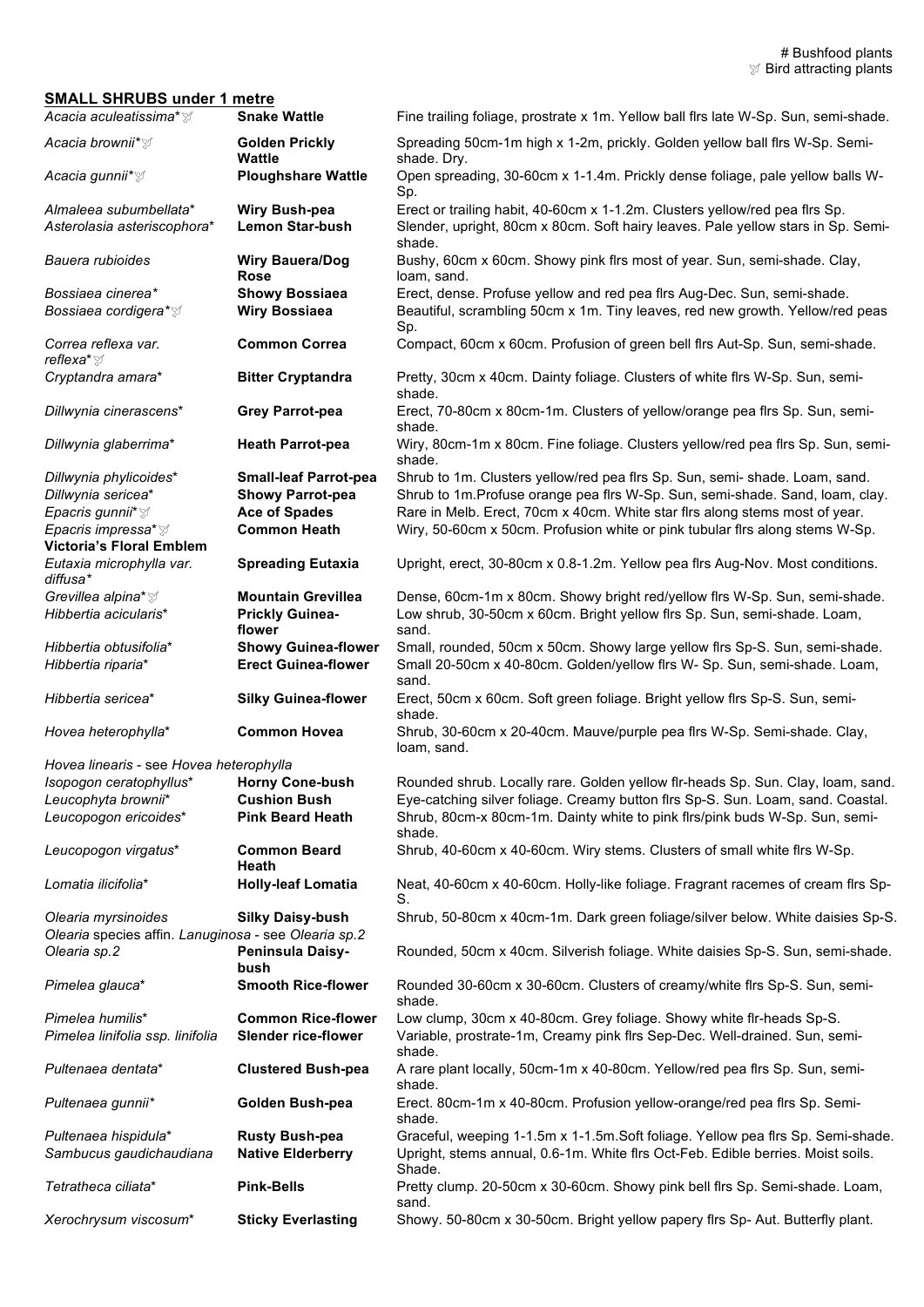#### **MEDIUM SHRUBS 1 – 3 metres**

| Acacia acinacea* ☆                                                 | <b>Gold Dust Wattle</b>                          | Showy. 0.5-2.5m x 2-4m. Deep golden balls W- Sp. Sun, semi- shade. Clay,<br>loam, sand.                                                                                 |
|--------------------------------------------------------------------|--------------------------------------------------|-------------------------------------------------------------------------------------------------------------------------------------------------------------------------|
| Acacia genistifolia∀                                               | <b>Spreading Wattle</b>                          | Open 1.5-3m x 1.5-2m. Creamy/yellow ball firs Sp-Aut. Sun, semi-shade. Clay,<br>loam.                                                                                   |
| Acacia myrtifolia 对                                                | <b>Myrtle Wattle</b>                             | Upright 1.5-3m x 1-1.5m. Pale yellow firs W-Sp. Sun, semi-shade. Clay, loam,<br>sand.                                                                                   |
| Acacia oxycedrus<br>Acacia suaveolens ssp.<br>suaveolens           | <b>Spike Wattle</b><br><b>Sweet Wattle</b>       | Erect, spreading, 1-3 x 2-5m. Showy yellow flr spikes Jun-Nov. Sun, semi-shade.<br>Open 1.5-3m x 1.5-2m. Bluish/green foliage. Fragrant pale yellow balls Aut-Sp.       |
| Acacia ulicifolia∀                                                 | <b>Juniper Wattle</b>                            | Needle-like foliage, 1-2m. Pale yellow ball firs Sp-S. Sun, semi-shade. Moist,<br>clay, loam, sand.                                                                     |
| Allocasuarina paludosa                                             | <b>Swamp Sheoak</b>                              | Bushy, slender. 0.5-2m x 1-1.3m. Russet firs Aut-Sp. Sun, semi-shade. Clay,<br>loam, sand.                                                                              |
| Allocasuarina paradoxa                                             | <b>Green Sheoak</b>                              | Upright, dense, 0.5-2m x 1-2m. Reddish-brown firs Sep-Nov. Well drained sandy<br>soils. Sun, semi-shade.                                                                |
| Alyxia buxifolia*∀                                                 | Sea Box                                          | Dense, spreading 1-3m high x 1-3m. Scented white firs/orange center Sp-S. Full<br>sun, Dry.                                                                             |
| Aotus ericoides*                                                   | <b>Common Aotus</b>                              | Fast growing, showy, 1.5m x 50cm-1.2m. Clusters red/yellow pea firs Sp-S. Sun,<br>shade.                                                                                |
| Atriplex cinerea                                                   | <b>Coast Saltbush</b>                            | Fast growing, 1-2m x 2-3m. Silver-grey foliage. Leaves edible after cooking.<br>Coastal.                                                                                |
| Calytrix tetragona*                                                | <b>Common Fringe-</b><br>myrtle                  | Attractive 1-2m x 1-2m. Profuse white star firs in Sp. Sun, semi-shade.                                                                                                 |
| Correa alba var. alba*∀                                            | <b>White Correa</b>                              | Dense rounded 0.5-2m x 1-3m. Oval grey foliage. Profusion white star firs Sp-<br>Aut.                                                                                   |
| Correa glabra* ☆                                                   | <b>Rock Correa</b>                               | Attractive.1-3m x 1-3m. Deep green, shiny leaves. Green bell firs Aut-Sp.                                                                                               |
| Daviesia latifolia*                                                | <b>Hop Bitter-pea</b>                            | Erect 1-3m x 1-2m. Greyish leaves. Sprays of yellow/burnt orange firs Sp.                                                                                               |
| Daviesia leptophylla*                                              | <b>Narrow-Leaf Bitter-</b><br>pea                | Open. 1-2m x 1-1.5m. Dark green leaves. Yellow/red pea firs Sp. Sun, semi-<br>shade.                                                                                    |
| Daviesia ulicifolia ssp.<br>ulicifolia                             | Gorse Bitter-Pea                                 | Stiff, tangled, 1-2m. Small spiny foliage. Yellow pea firs Aug-nov. Well-drained<br>soils. Semi-shade.                                                                  |
| Dodonaea viscosa ssp.<br>cuneata ∀                                 | <b>Wedge-leaf Hop-</b><br>bush                   | Dense 1-3m x1-3m. Tiny firs Sp. Red/brown fruits. Sun, semi-shade. Clay, loam,<br>sand.                                                                                 |
| Goodenia ovata                                                     | <b>Hop Goodenia</b>                              | Spreading 1-2m x 1.5-2m. Yellow flowers Sp-S. Sun, semi-shade. Clay, loam,<br>sand.                                                                                     |
| Grevillea sp. aff.<br>rosmarinifolia* ☆                            | <b>Rosemary Grevillea</b>                        | Bushy 0.5-2m x 0.3-2m. Red/cream W-Sp. Sun, semi-shade. Clay, loam.                                                                                                     |
| Hakea nodosa* $\mathcal Y$<br>Hakea teretifolia ssp.<br>hirsuta* ☆ | <b>Yellow Hakea</b><br>Dagger Hakea              | Bushy 1-3m x 2-3m. Yellow firs clustered along stems Aut-W. Sun, semi-shade.<br>Prickly 2-3m x 2-3m. Scented white firs Sp-S. Sun, semi-shade. Clay, loam,<br>sand.     |
| <i>Indigofera australis*</i> y                                     | <b>Austral Indigo</b>                            | Open 1-2m x 1.5-2m, racemes pink-lilac pea firs W-Sp. Sun, semi-shade.                                                                                                  |
| Lasiopetalum baueri*                                               | <b>Slender Velvet-bush</b>                       | Bushy 1m x 1.5m. Grey foliage, rusty new growth. Clusters cream/pink firs in W-<br>Sp.                                                                                  |
| Leptospermum continentale<br>Leptospermum myrsinoides              | <b>Prickly Tea-tree</b><br><b>Silky Tea-tree</b> | Erect 1-2m x 1-2m. Profuse white firs Sp-S. Sun, semi-shade. Bird habitat.<br>Erect, bushy 1.5- 2m x1.2m. Showy white firs in Sp. Sun, semi-shade. Clay,<br>loam, sand. |
| Myoporum petiolatum* $\mathbb{Y}$                                  | <b>Sticky Boobialla</b>                          | Dense 1.5-2m x 2m. Deep green foliage. White firs/purple spots Sp. Sun, semi-<br>shade.                                                                                 |
| Myoporum viscosum - see Myoporum petiolatum                        |                                                  |                                                                                                                                                                         |
| Olearia axillaris                                                  | <b>Coast Daisy-bush</b>                          | Bushy, 1-2m. Cottony grey foliage. White firs Dec-May. Coastal. Full sun.                                                                                               |
| Olearia glandulosa                                                 | <b>Swamp Daisy-bush</b>                          | Open 1.5-2m x 1.5m. Dark green foliage. White daisies/yellow centre S-Aut. Sun.                                                                                         |
| Olearia glutinosa                                                  | <b>Sticky Daisy-bush</b>                         | Dense, 1-2m. Sticky new growth. White daisy firs Dec-Feb. Coastal. Sun, semi-<br>shade.                                                                                 |
| Olearia ramulosa                                                   | <b>Twiggy Daisy-bush</b>                         | Open 1-2.5m x 1m. Fine foliage. Profuse small white daisies Sp-S. Sun, semi-<br>shade.                                                                                  |
| Ozothamnus obcordatus                                              | <b>Grey Everlasting</b>                          | Slender 1-2m x 60-80cm. Dense clusters yellow firs Sp-S. Sun, semi-shade.                                                                                               |
| Pimelea axiflora*                                                  | <b>Bootlace Bush</b>                             | Graceful, open, arching habit to 2.5m. Clusters cream firs Sp. Semi-shade, full<br>shade.                                                                               |
| Pimelea flava*                                                     | <b>Yellow Rice-flower</b>                        | Erect open 1-2m x 80cm. Bright green foliage. Clusters yellow firs Sp. Semi-<br>shade.                                                                                  |
| Pimelea ligustrina ssp.<br>ligustrina*                             | <b>Tall Rice-flower</b>                          | Slender, 0.5-2.5m x 1.5m. Masses of large white firs Oct-Mar. Moist soils. Semi<br>to full shade.                                                                       |
| Platysace lanceolata                                               | <b>Shrubby Platysace</b>                         | Dainty small (.5-1m high) compact shrub. Has pretty light pink firs in profusion<br>during Sp-S. Fairly hardy. Adapts to most soils.                                    |
| Pomaderris elachophylla*                                           | <b>Lacy Pomaderris</b>                           | Open, 1-3.5m x 1-2m. Tiny cream firs Oct-Nov. Frost tolerant. Semi-shade.                                                                                               |
| Pomaderris lanigera*                                               | <b>Woolly Pomaderris</b>                         | Uncommon in Melb. Attractive 1-3m x 1-3m. Clusters large bright yellow firs Sp.                                                                                         |
| Pomaderris paniculosa ssp.<br>paralia                              | <b>Coast Pomaderris</b>                          | Bushy 1.3- 2m x 1.5m. Soft, oval green foliage. Cream firs Sp. Sun, semi-shade.                                                                                         |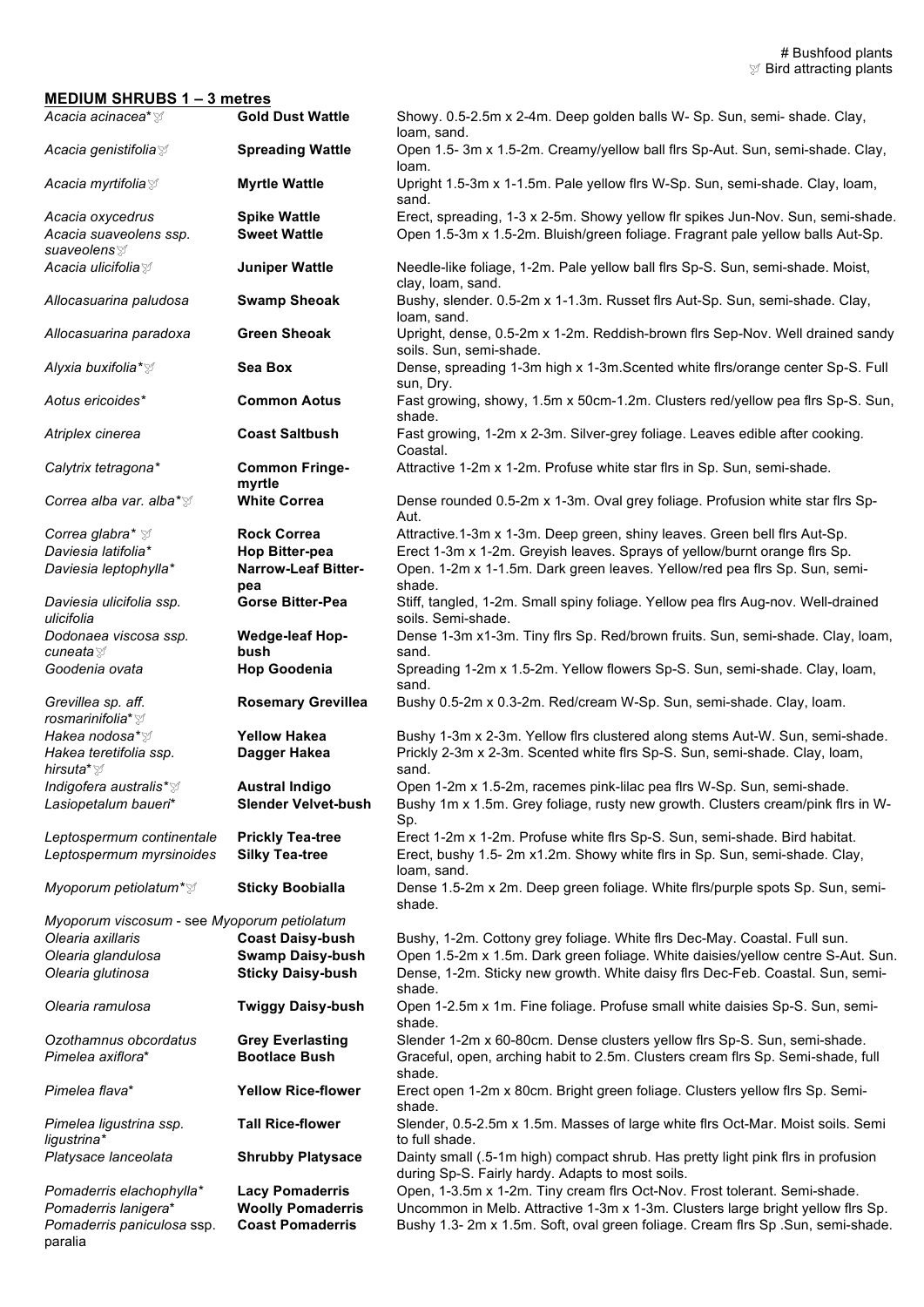# Bushfood plants *I* Bird attracting plants

| Prostanthera melissifolia                                        | <b>Balm Mint-bush</b>             | Dense 1-3m x 1-2m. Aromatic foliage. Profuse, showy mauve firs Sp. Semi-<br>shade.     |
|------------------------------------------------------------------|-----------------------------------|----------------------------------------------------------------------------------------|
| Pultenaea daphnoides*                                            | Large-leaf Bush-pea               | Erect, open 1-3m x 1-1.5m. Clusters yellow/brown pea firs Sp. Semi-shade.              |
| Pultenaea forsythiana*                                           | <b>Prickly Bush-pea</b>           | Rare in Melb. 1-2.5m x 1.5m. Showy, fragrant yellow/red pea firs Sp. Semi-<br>shade.   |
| Pultenaea juniperina var. mucronata - see Pultenaea forsythiana* |                                   |                                                                                        |
| Pultenaea scabra*                                                | Rough Bush-pea                    | Bushy 1.3-2m x 1-1.5m. Dark green foliage. Orange/yellow pea firs Sp. Semi-<br>shade.  |
|                                                                  | <b>Fragrant Saltbush</b>          | Rare. Upright. 1.5-2m x 1.5m. Greyish foliage. Fragrant white firs S. Red berries.     |
| Ricinocarpus pinifolius*                                         | <b>Wedding Bush</b>               | Open 1-3m x 1-2.5m. Showy, fragrant white firs Sp. Sun, semi-shade. Loam,<br>sand.     |
| Senna artemisioides ssp.<br>filifolia*                           | <b>Desert Cassia</b>              | Attractive 1-3m x 1-1.5m. Green foliage. Bright yellow firs W-Sp. Sun. Loam,<br>sand.  |
| Spyridium parvifolium                                            | <b>Australian Dusty</b><br>Miller | Dense 1-2m x 1.2-1.5m. Soft green, oval leaves. White firs creamy/grey bracts<br>W-Sp. |

#### **LARGE SHRUBS 3 metres and above**

| Acacia mucronata ssp.<br>longifolia           | <b>Narrow-leaf Wattle</b>          | Erect, 2-6m x 2-5m. Cream to yellow spikes Aug-Oct. Moist, well-drained soils.<br>Sun, semi-shade. |
|-----------------------------------------------|------------------------------------|----------------------------------------------------------------------------------------------------|
| Acacia paradoxa                               | <b>Hedge Wattle</b>                | Dense, 2-4m x 2-5m. Sharp phyllodes. Single yellow ball firs Aug-Nov. Sun,<br>semi-shade.          |
| Acacia stricta∀                               | <b>Hop Wattle</b>                  | Upright 2-5m x 1.5-2m. Grey foliage. Lemon ball firs W-Sp. Sun, semi-shade.                        |
| Acacia verticillata*∀                         | <b>Prickly Moses</b>               | Prickly 2-5m x 2-3m. Lemon rod firs W-Sp. Sun, semi-shade. Good bird habitat.                      |
| Banksia marginata*#☆                          | <b>Silver Banksia</b>              | Attractive, dense 1-6m x 1-4m. Silvery foliage. Showy yellow candles S-Aut.                        |
| Banksia spinulosa var.                        | Hairpin Banksia                    | Bushy 2.5-4m x 2-4m. Large fir spikes honey-coloured/black styles Aut-W.                           |
| cunninghamii* $\mathbb{Y}$                    |                                    |                                                                                                    |
| Bedfordia arborescens                         | <b>Blanket Leaf</b>                | Open 3-7m x 2-4m. Small yellow daisy firs Sp-S. Semi-shade. Clay, loam, sand.                      |
| Bursaria spinosa*                             | <b>Sweet Bursaria</b>              | Slender 3-8m x 2-3m. Prickly branches. Fragrant cream firs S. Butterfly<br>attracting.             |
| Callistemon sieberi* $\mathbb{Y}$             | <b>River Bottlebrush</b>           | Dense, arching 2-4m x 2-3m. Cream bottlebrushes Sp-S. Sun, semi-shade.                             |
| Coprosma quadrifida*# $\mathcal{G}$           | <b>Prickly Currant-bush</b>        | Upright 2-4m x 1-1.5m. Dainty foliage/spines. Small greenish flrs Sp. Red fruits<br>S.             |
| Goodia lotifolia $\mathbb Z$                  | Golden-tip                         | Erect, open 2-4m x 2-3m. Pea firs yellow/red blotches Sp. Sun, semi-shade.                         |
| Hakea decurrens ssp.<br>physocarpa <i></i> 对  | <b>Bushy Needlewood</b>            | Dense, prickly 2.5-4m x 1.5-2.5m. White firs W-Sp. Sun, semi-shade. Bird<br>habitat.               |
| Hakea ulicina∀                                | <b>Furze Hakea</b>                 | Erect 2-5m x 1-2.5m. Clusters white firs W-Sp. Sun, semi-shade. Clay, loam,<br>sand.               |
| Hymenanthera dentata - see Melicytus dentatus |                                    |                                                                                                    |
| Kunzea ericoides - see Kunzea sp.             |                                    |                                                                                                    |
| Kunzea sp. y                                  | <b>Burgan</b>                      | Graceful, weeping 2-5m x 3-4m. White firs Sp-S. Sun, semi-shade. Clay, loam,<br>sand.              |
| Leptospermum grandifolium                     | <b>Mountain Tea-tree</b>           | Erect, dense 3-6m x 2-3m. Attractive foliage. Large white firs Sp-S.                               |
| Leptospermum laevigatum                       | <b>Coast Tea-tree</b>              | Bushy, 2-5m x 2-4m. Showy white firs Aug-Nov. Coastal. Sun, semi-shade.                            |
| Leptospermum lanigerum                        | <b>Woolly Tea-tree</b>             | Dense 3-6m x 1.5-3m. Grey foliage. Fragrant white firs Sp-S. Clay, loam, sand.                     |
| Leucopogon parviflorus*#                      | <b>Coast Beard Heath</b>           | Bushy 1-4m x 2-3m. Bearded white firs/tinged maroon W-Sp. Sun, semi-shade.<br>Sand.                |
| Lomatia fraseri*                              | <b>Forest Lomatia</b>              | Attractive, bushy 2.5-6m x 2-4m. Showy cream spider firs S. Semi-full shade.                       |
| Lomatia myricoides*                           | <b>River Lomatia</b>               | Rounded 3-5m x 2-4.5m. Showy, fragrant cream firs S. Semi-full shade.                              |
| Melaleuca squarrosa $\mathcal{V}$             | <b>Scented Paperbark</b>           | Papery bark 3-5m x 1.5-3.5m. Fragrant, creamy/yellow bottlebrush firs Sp-S.                        |
| Melicytus dentatus                            | <b>Tree Violet</b>                 | Erect, spreading, 2-4m x 1-2.5m. Spines. Fragrant cream firs Sep-Nov. Sun,<br>semi-shade.          |
| Myoporum insulare# $\mathbb{Y}$               | <b>Coast Boobialla</b>             | Bushy 2-6m x 3-4.5m. White firs W-Sp. Fleshy fruits. Sun, semi-shade.                              |
| Myrsine howittiana*                           | <b>Muttonwood</b>                  | Pyramidal 2-8m x 2-4m. Glossy, leathery leaves. Greenish firs W-Sp. Semi-<br>shade.                |
| Olearia argophylla                            | <b>Musk Daisy-bush</b>             | Rounded 3-8m x 3-5m. Large dark green leaves, silver underneath. White firs<br>Sp-S.               |
| Olearia lirata                                | <b>Snowy Daisy-bush</b>            | Soft, open 2-5m x 2-3m. White daisy firs Sp. Semi-shade. Clay, loam, sand.                         |
| Pittosporum bicolor* ☆                        | <b>Banyalla</b>                    | Upright 3-8m x 2-4m. Deep green foliage. Fragrant, yellow bell shaped firs Sp.                     |
| Pomaderris aspera                             | <b>Hazel Pomaderris</b>            | Attractive 3-10m x 2-4m. Soft leaves/rusty new growth. Clusters bright yellow firs<br>Sp.          |
| Pomaderris elliptica*                         | <b>Smooth Pomaderris</b>           | Rare in Melb. Rounded 2-4m x 2-3m. Large clusters yellow firs Sp. Sun, semi-<br>shade.             |
| Pomaderris racemosa                           | <b>Slender Pomaderris</b>          | Slender, 2-5m x 1-2m. Cream-yellow firs Oct-Dec. Well-drained soil. Semi to full<br>shade.         |
| Pomaderris vaccinifolia                       | Round-leaf<br><b>Pomaderris</b>    | Open, 1-4m x 1-3m. Creamy white firs Oct-nov. Well-drained soil. Sun, semi-<br>shade.              |
| Prostanthera lasianthos var.<br>lasianthos    | <b>Victorian Christmas</b><br>Bush | Upright 3-8m x 2-3m. Aromatic foliage. White firs/purple markings S. Semi-<br>shade.               |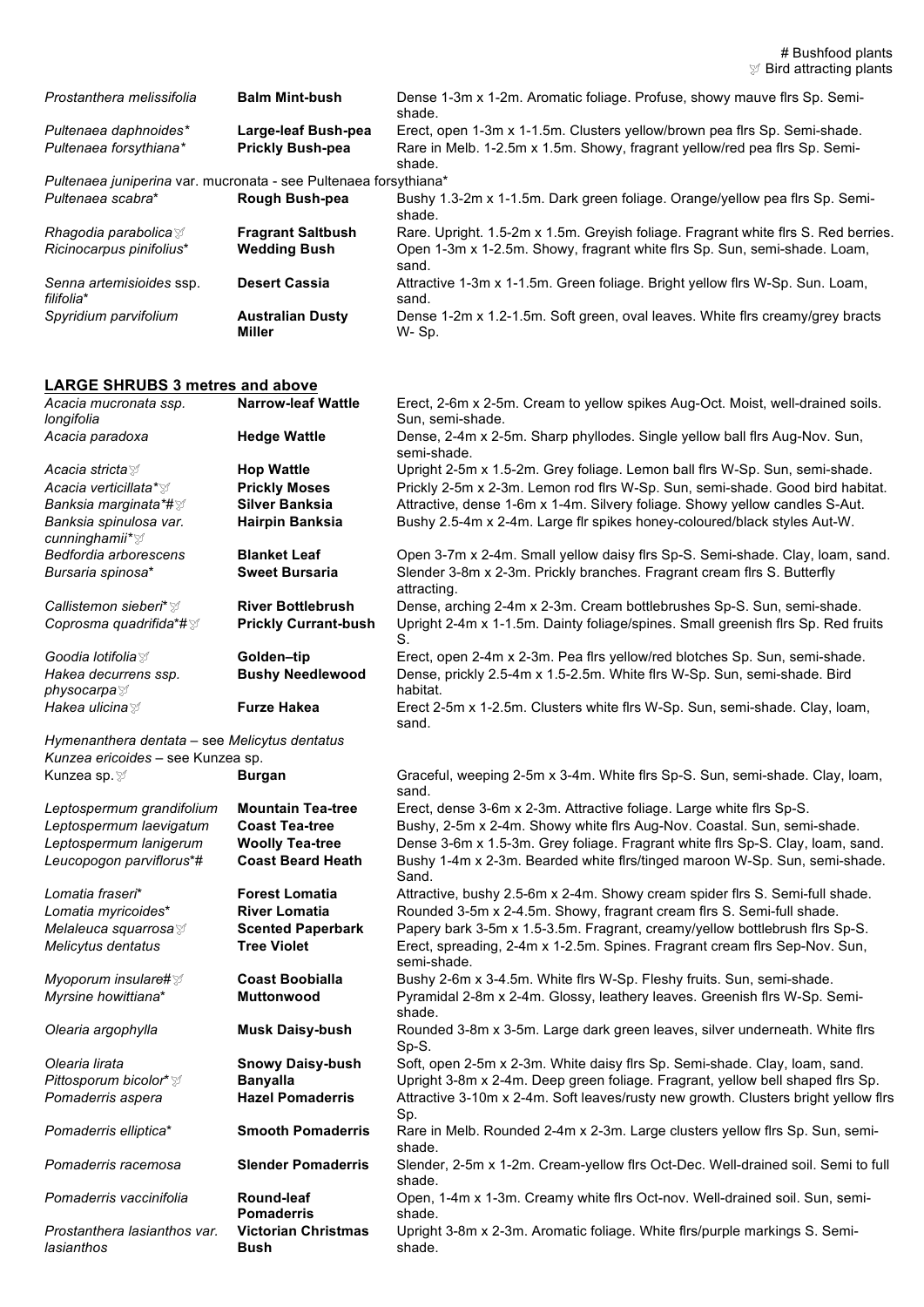| Rapanea howittiana - see Myrsine howittiana |                          |                                                                                                             |
|---------------------------------------------|--------------------------|-------------------------------------------------------------------------------------------------------------|
| Rhagodia candollaena ssp.<br>candollaena    | <b>Seaberry Saltbush</b> | Dense, scrambling coastal succulent shrub 1.5-4m x 2m. Dark red berries Aut.<br>Full sun.                   |
| Solanum aviculare                           | <b>Kangaroo Apple</b>    | Erect, spreading, 1-4m x 1-4m. Purple firs Sep-Feb. Unripe berries poisonous.<br>Fast-growing. Short-lived. |
| Viminaria juncea                            | <b>Native Broom</b>      | Slender 2-5m x 2-3m. Pendant sprays light yellow firs Sp-S. Sun, Semi-shade.                                |
| Zieria arborescens*                         | Stinkwood                | Erect 2-7m x 2-3m. Aromatic foliage. Small white firs Sp. Semi-full shade.                                  |

#### **TREES**

| INEEO                                                 |                                                   |                                                                                             |
|-------------------------------------------------------|---------------------------------------------------|---------------------------------------------------------------------------------------------|
| Acacia dealbata∀                                      | <b>Silver Wattle</b>                              | Smooth trunk 8m x 6-8m. Greyish ferny foliage. Bright yellow ball firs W-Sp.                |
| Acacia implexa∀                                       | Lightwood                                         | Upright 6-9m x 5-8m. Sickle-shaped leaves. Perfumed pale yellow ball firs S-Aut.            |
| Acacia leprosa - see Acacia stictophylla $\mathcal I$ |                                                   |                                                                                             |
| Acacia mearnsii∀                                      | <b>Black Wattle</b>                               | Attractive 10-15m x 7-10m. Ferny foliage. Pale yellow balls Sp-S. Attractive<br>ornamental. |
| Acacia melanoxylon ∀                                  | <b>Blackwood</b>                                  | Dense canopy 8-12m x 8m. Pale yellow balls W-Sp. Timber tree used for<br>furniture.         |
| Acacia pycnantha∀                                     | <b>Golden Wattle</b>                              | Australia's floral emblem. 5-8m x 3-5m. Bright golden balls W-Sp. Sun, semi-<br>shade.      |
| Acacia stictophylla∀                                  | <b>Dandenong Ranges</b><br><b>Cinnamon Wattle</b> | Graceful, weeping 5-8m x 3-5m. Cinnamon-scented foliage. Lemon ball firs W-<br>Sp.          |
| Allocasuarina littoralis∀                             | <b>Black Sheoak</b>                               | Dark deeply furrowed bark 5-7m x 3-5m. Sun, semi-shade. Clay, loam, sand.                   |
| Allocasuarina verticillata∀                           | <b>Coast Sheoak</b>                               | Erect, dense canopy. Dark furrowed bark. 5-7m x 3-5m. Weeping greyish foliage.              |
| Atherosperma moschatum*                               | <b>Southern Sassafras</b>                         | Dense, conical. Aromatic bark/leaves. 3-5m x 2-3m. Perfumed cream firs Aut-W.               |
| Eucalyptus camaldulensis $\mathcal{F}$                | <b>River Red Gum</b>                              | Very large. Smooth grey trunk. Brown/red patches-peeling bark S-Aut. Timber<br>tree.        |
| Eucalyptus cephalocarpa* $\mathcal{I}$                | <b>Mealy Stringybark</b>                          | Dense, fibrous bark. 7-10m x 4-5m. Grey foliage/silver new growth. Cream firs<br>Aut-W.     |
| Eucalyptus crenulata* ☆                               | <b>Silver Gum</b>                                 | Rare in Melb. Decorative tree 7-9m x 5-8m. Attractive, small silvery-grey foliage.          |
| Eucalyptus dives                                      | <b>Broad-leafed</b><br>Peppermint                 | Dense. Grey fibrous bark. 6-9m x 3-5m. Highly aromatic foliage. Cream firs Sp-S.            |
| Eucalyptus goniocalyx $\mathcal{I}$                   | <b>Long-leafed Box</b>                            | Rounded crown. 8-12m x 4-6m. Long strappy green leaves. Cream firs Aut-W.                   |
| Eucalyptus leucoxylon ssp.<br>connata∀                | <b>Melbourne Yellow</b><br>Gum                    | Beautiful smooth white-trunk. 6-8m x 4-6m. Profuse cream firs W-Sp.                         |
| Eucalyptus macrorhyncha                               | <b>Red Stringybark</b>                            | Deep fibrous bark, trunk reddish-brown. 7-10m x 3-5m. Clusters white firs S-Aut.            |
| Eucalyptus melliodora $\mathcal Y$                    | <b>Yellow Box</b>                                 | Fibrous bark. 7-10m x 3-5m. Fragrant white firs Sp-S. Excellent honey tree.                 |
| Eucalyptus obliqua $\mathbb{Y}$                       | <b>Messmate</b>                                   | Dense canopy. Deep fibrous bark. 7-10m x 4-7m. Profuse white firs S.                        |
| Eucalyptus ovata∀                                     | <b>Swamp Gum</b>                                  | Rough bark/smooth white upper branches. 7-10 x 3-6m. White firs Aut-W. Koala<br>food.       |
| Eucalyptus pauciflora* $\mathcal{F}$                  | <b>Snow Gum</b>                                   | Smooth white trunk/often crooked. 6-8m x 4-6m. Grey foliage. Flrs white Sp-S.               |
| Eucalyptus polyanthemos<br>ssp. vestita∀              | <b>Red Box</b>                                    | Scaly grey bark. 7-9m x 4-5m. Attractive rounded grey/green leaves. White firs<br>Sp.       |
| Eucalyptus pryoriana* $\mathcal{V}$                   | <b>Coast Manna-gum</b>                            | Fibrous bark, crooked smooth grey trunk. 6-8m x 4-6m. White firs Aut. Koala<br>food.        |
| Eucalyptus radiata∀                                   | Narrow-leafed<br><b>Peppermint</b>                | Fibrous grey bark. 7-9m x 4-6m. Peppermint-scented foliage. Clusters white Sp-<br>S.        |
| Eucalyptus regnans* $\mathcal{F}$                     | <b>Mountain Ash</b>                               | Fibrous bark/smooth grey above, shred ribbons. 25m x 15m. Large<br>gardens/parks.           |
| Eucalyptus rubida $\mathbb{Y}$                        | <b>Candlebark</b>                                 | Majestic tall trunk. Smooth grey bark, reddish patches, sheds in strips. Flrs white<br>S.   |
| Eucalyptus tricarpa* $\mathbb{Y}$                     | <b>Red Ironbark</b>                               | Ornamental, black deeply-furrowed fibrous trunk. 6-8m x 3-5m. Cream firs W-Sp.              |
| Eucalyptus viminalis                                  | <b>Ribbon Gum</b>                                 | Tall. Straight white trunk/bark shed long ribbons. 10-15m x 4-7m. Koala food.               |
| Melaleuca ericifolia                                  | <b>Swamp Paperbark</b>                            | Dense. Creamy papery bark. 4-7m x 2.5-4m. Cream scented fir spikes Sp.                      |
| Melaleuca lanceolata                                  | Moonah                                            | Dense. Grey-blackish bark. 4-6m x 2-3m. Cream flr spikes. S-Aut. Sun, semi-<br>shade.       |
|                                                       |                                                   |                                                                                             |

## **ORCHIDS**

| Prices as marked.<br>Varying pot sizes<br>available. | Terrestrial orchids are available approximately May-September. Enguire during this period for<br>specific species available. |                                                                                                            |
|------------------------------------------------------|------------------------------------------------------------------------------------------------------------------------------|------------------------------------------------------------------------------------------------------------|
| Pterostylis nutans                                   | <b>Nodding Greenhood</b>                                                                                                     | Rosettes of 3-6 dark green leaves. Translucent nodding green firs/green stripes<br>Aut-Sp. Dormant over S. |